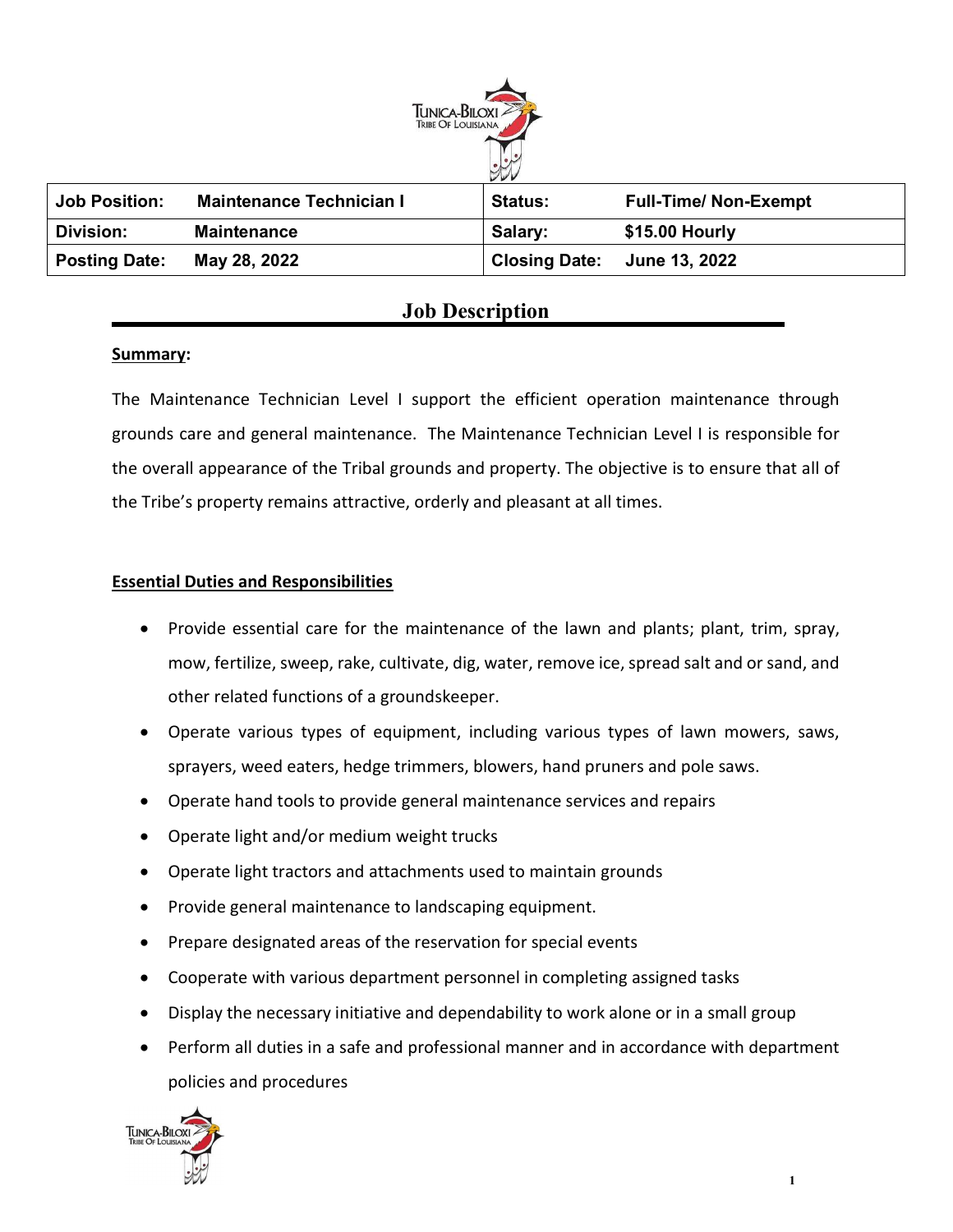- Work special events on weekends as necessary
- Maintain conditions of the exterior buildings
- Performs other job duties as assigned

## Competency:

To perform the job successfully, an individual should demonstrate the following competencies:

- Ability to follow instructions from the supervisor or senior maintenance employees (II and III)
- Ability to use hand tools and power tools
- Must possess a working knowledge of gasoline powered landscape equipment (mowers, edgers, trimmers, chainsaw, etc.

## Qualifications:

To perform this job successfully, an individual must be able to perform each essential duty satisfactorily. The requirements listed below are representative of the knowledge, skill, and/or ability required. Reasonable accommodations may be made to enable individuals with disabilities to perform the essential functions.

#### Education/Experience:

- High School diploma or GED required;
- Must have experience operating commercial landscaping equipment
- 2 years of verifiable experience and general knowledge of landscaping, construction, carpentry, plumbing, and machinery preferred.

#### Certificates and Licenses:

- Must possess a valid Louisiana driver's license
- Must be able to pass a criminal background check

#### Supervisory Responsibilities:

This job has no supervisory responsibilities.

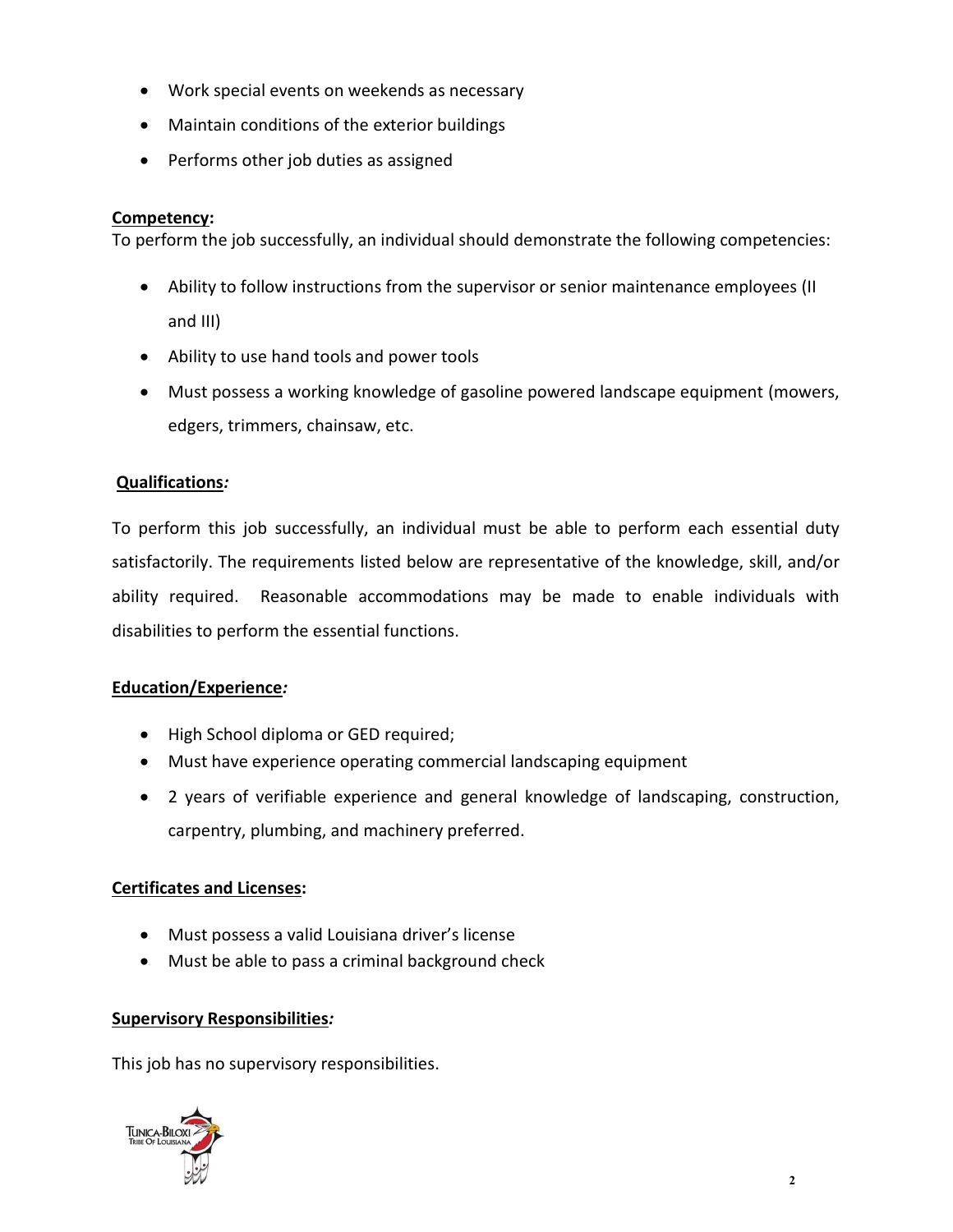#### Work Environment:

The work environment characteristics described here are representative of those an employee encounters while performing the essential functions of this job. Reasonable accommodations may be made to enable individuals with disabilities to perform the essential functions. The noise level in the work environment is usually loud.

#### Physical Demands:

- Must be able to lift or move heavy objects up to 50lbs
- Must be able to stand and work as long as 8 hours in different positions; occasionally crawl, stoop and work in awkward positions
- Must be able to work outdoors and endure extreme weather conditions

This duties and responsibilities listed are not an exhaustive list of all duties and responsibilities associated with the job. The Tunica Biloxi Tribe of Louisiana reserves the right to amend and change responsibilities to meet business and organizational needs.

## PREFERENCE WILL BE GIVEN TO QUALIFIED NATIVE AMERICAN INDIANS.

## Proof of tribal citizenship is required to be deemed preference eligible.

#### Disclaimer:

The job description/s has been designed to indicate the general nature and level of work performed by employees within this classification. It is not designed to contain or be interpreted as a comprehensive inventory of all duties, responsibilities and qualifications required of employees assigned to this job. This document does not create an employment contract, implied or otherwise; employment in this job is an "at will" employment relationship.

The duties and responsibilities listed are not an exhaustive list of all duties and responsibilities associated with the job. The Tunica Biloxi Tribe of Louisiana reserves the right to amend and change responsibilities to meet business and organizational needs.

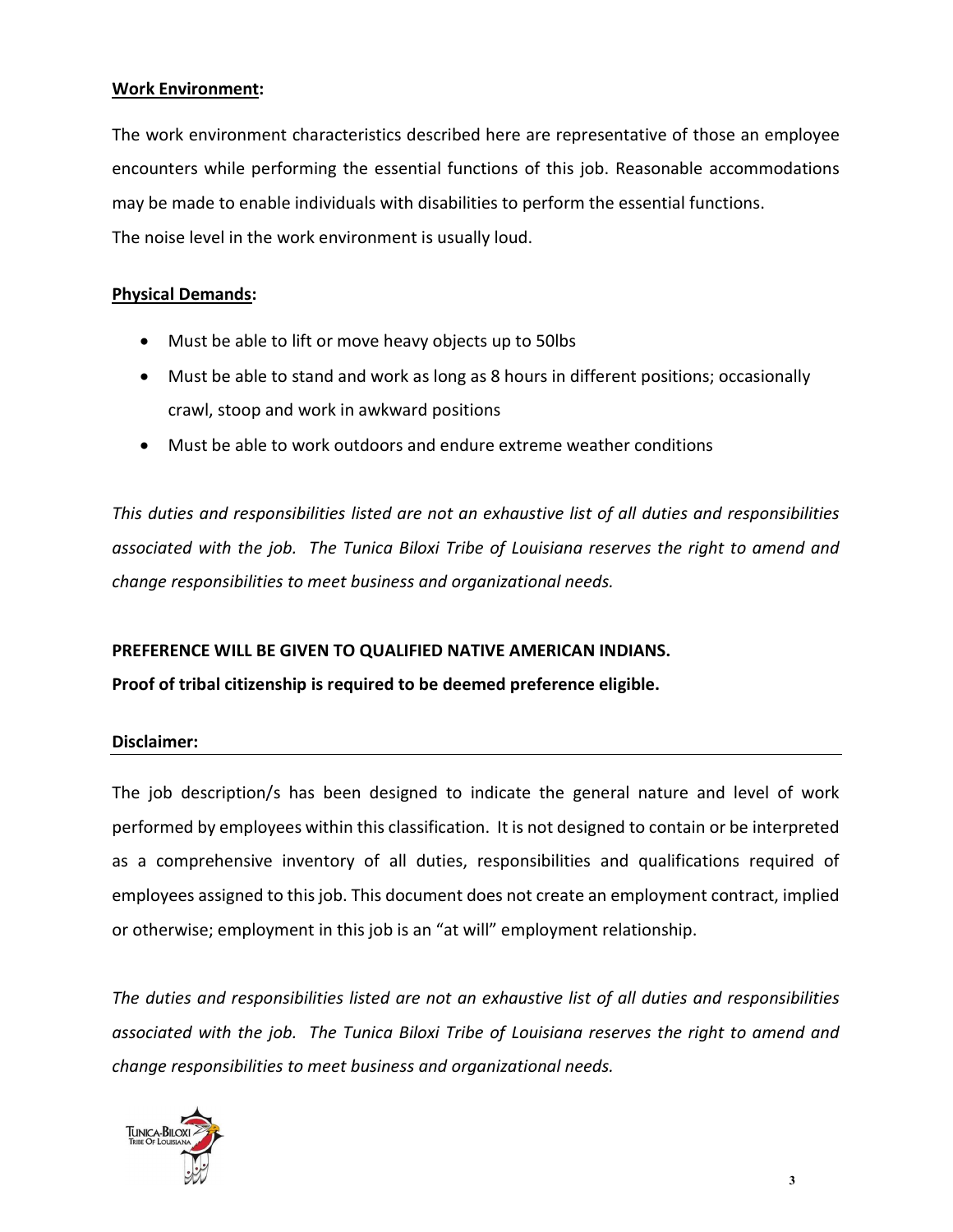#### Selection Process:

All Tunica-Biloxi Tribal positions are competitive. All employment applications and supportive employment material will be evaluated based on the relevance of the applicant's qualifications and experience as it applies to this position. Applicants demonstrating the minimum qualifications and experience most relevant to this position will be considered qualified and be eligible for an interview.

Complete tribal employment applications and resumes will be accepted until the closing date of the posting. Applications and resumes received after the closing date will not be considered for the position.

#### REQUIRED EMPLOYMENT APPLICATION PACKET MATERIAL:

- Tribal employment applicationthat is completeand provides all information requested; or
- Cover letter explaining your qualifications and experience relevant to the functions of this position; and
- Personal resume identifying your qualifications and experience relevant to the functions of this position.

Qualified Native Americans will be given preference in employment as required by the Indian Self-Determination and Education Assistance Act (25 U.S. 450, ET. Seq) including other relevant laws. In accordance with Title VII of the 1984 Civil Rights Act, Sections 701(b) and 703(1), preference in filling all vacancies may be given to qualified American Indian candidates. In other than the proceeding situations, the Tunica-Biloxi Tribe is an Equal Opportunity Employer (EOE). Tribal and/or Indian preference applicable in accordance with Title XX of the Tribal Code of the Tunica-Biloxi Tribe of Louisiana.